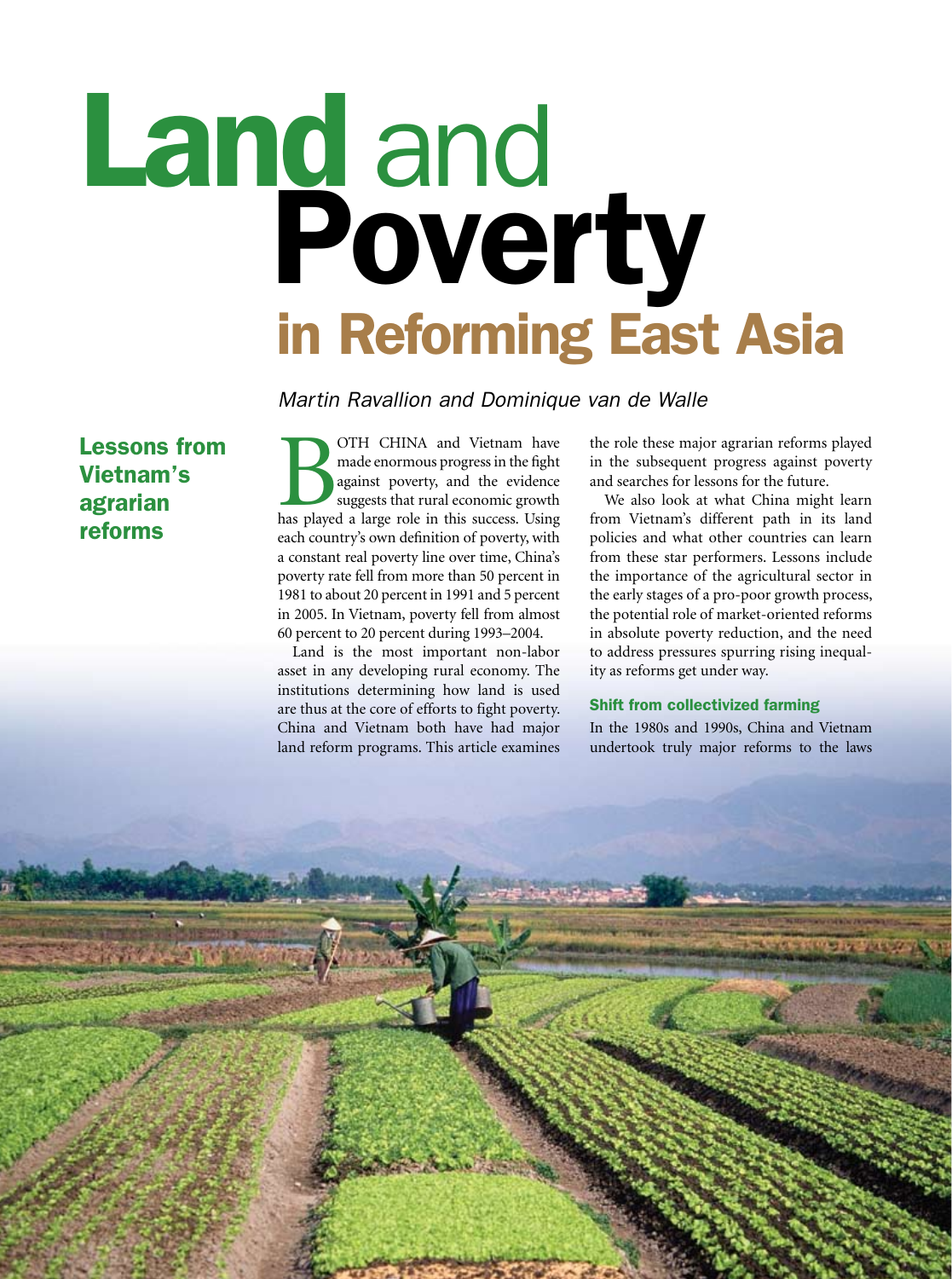and regulations governing agricultural land. Prior to that, both countries had collectivized their farming, but both came to realize that this system was not performing well.-

Although collectivized farming could ensure low inequality within each commune, this came at too high a price in terms of efficiency, because working in large brigades and sharing the output dulls the incentive for effort. The cooperatives and collectives were dismantled and the land was assigned to individual households in the commune, who had to agree to provide an output quota to the government but could keep the rest for consumption or sale. This system clearly had better incentives, and agricultural output rose accordingly in both countries.

After this important step, promarket reforms to agrarian institutions were put in place in both countries, though Vietnam has gone further. China has still not taken Vietnam's radical, and controversial, step of introducing a legal market in land-use rights.

# How the reforms worked

The reform processes in China and Vietnam were not solely concerned with efficiency. Highly inequitable outcomes from the agrarian reforms would have met with popular resistance in the short term and potentially derailed future progress against poverty by stifling the economic opportunities of a large share of the population. Future reform prospects in other areas of policymaking would also have been jeopardized by perceived failures in the initial agrarian reforms.

However, policymakers faced a potentially major threat to the reform process. As in many developing countries, the center had to rely heavily on decentralized implementation of these reforms, down to the commune level. This raised concerns about local elites—whose interests are not well served by the central government's aims—taking over the process for their own purposes. Were these concerns justified? Our research focused on Vietnam's agrarian reforms, which we compared with other observations about the process in China. We first studied how land-use rights were allocated on breaking up Vietnam's collectives. Individual households had to be assigned the use rights for virtually the entire agricultural land area of a country in which three-quarters of the workforce depended directly on farming.-

We used econometric models of both household consumption and the behavior of local party cadres to assess the administrative allocation of land achieved by the decollectivization process against explicit counterfactual allocations. One of these was an equity counterfactual in which land was allocated equally within communes and the other was the allocation that would have maximized aggregate consumption, which would have been the competitive market allocation under our assumptions. The model relating consumption to landholding (and other explanatory variables) was used to simulate these counterfactuals; Ravallion and van de Walle (2008) describe the methods in detail.-

What we found was not consistent with the picture that some commentators painted of an unjust land allocation stemming from the power of local cadres to capture the process. However, the observed allocation was significantly

different from what would be expected of a competitive privatization at market-clearing prices. The consumptionefficient allocation would have put greater weight on education and given less weight to household size, labor force, minority groups, and male heads of household. The reform reinforced existing gender inequities in favor of male heads of household at a cost to efficiency. We find no evidence that land allocation unduly favored those with government or semigovernment jobs.

# "Our results point to an effort by the authorities to protect the poorest and reduce overall inequality, at the expense of aggregate consumption."

Vietnam's reform to privatize land-use rights achieved a more equitable outcome than one would have expected from a fully efficient allocation that would have been achieved through free markets. There were both gainers and losers relative to the efficient market allocation, but the gains tended to favor the poor. This can be seen in Chart 1, which plots the estimated loss incurred by the sampled farm-households judged relative to market allocation of land—against initial consumption. The lower left quadrant shows greater net gains (negative losses) for the poor.

Our results point to an effort by the authorities to protect the poorest and reduce overall inequality, at the expense of aggregate consumption. The solution that was reached entailed an equity-efficiency trade-off, indicating that both

### Chart 1

### Pro-poor reform

Compared with a market allocation, Vietnam's reforms to privatize land-use rights favored the poor.

(percent loss from actual land allocation relative to efficient allocation)



Note: The vertical line is the poverty line for rural Vietnam.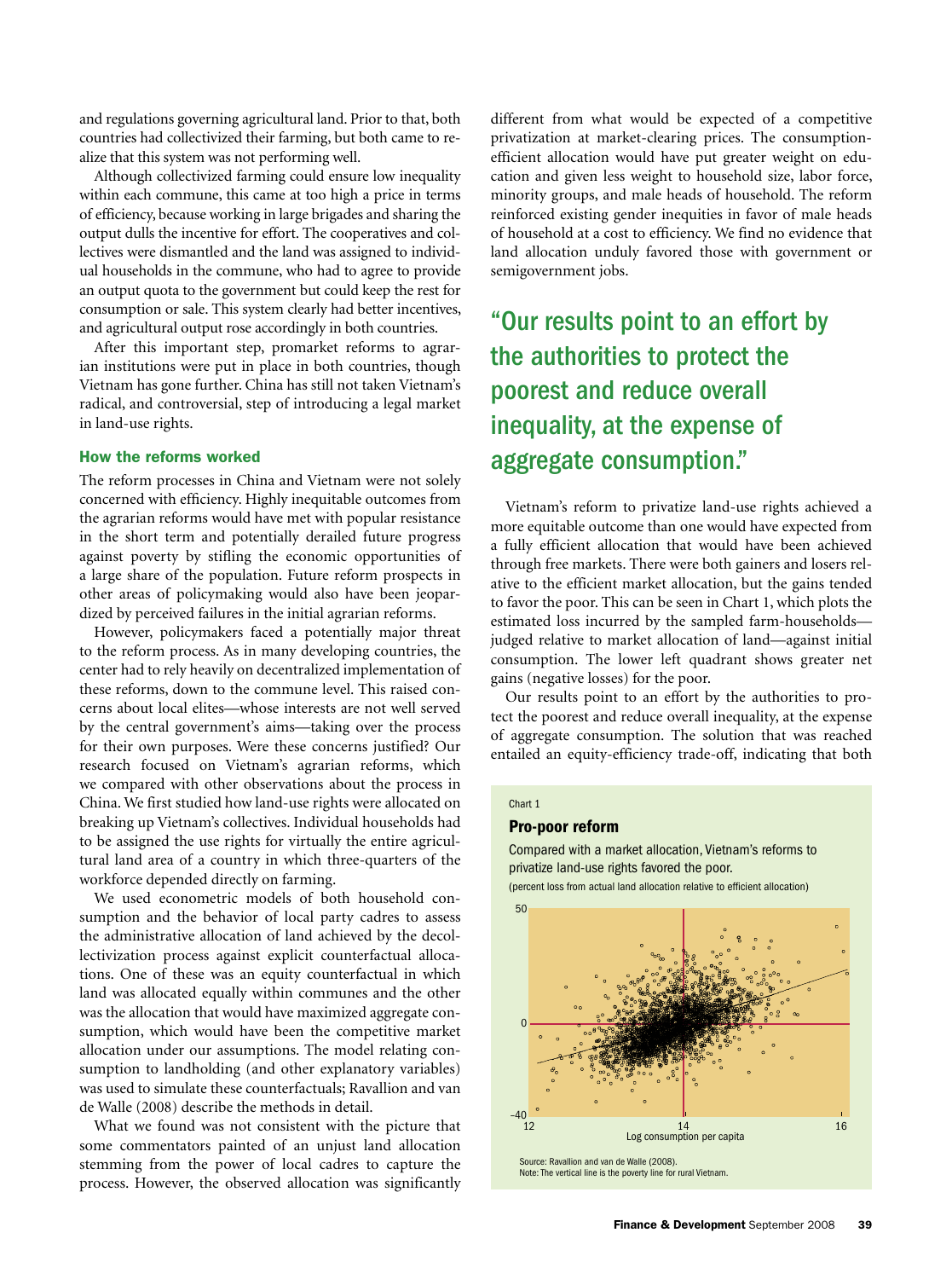objectives were valued positively. Our (more casual) observations and other evidence suggest that the same was probably true in China's decollectivization process.-

# Reform had winners and losers

A farming household in China cannot sell its land and use the money to finance a new nonfarm enterprise, or move to the city to take up work. Land is not a marketable asset, but is allocated, and at times reallocated, by the local administration, sometimes with the involvement of the village assembly. There have been long-standing concerns about the possible inefficiencies of this system; notably, whether better farmers get enough land and whether the threat of losing one's (limited) rights over the land deters farm investment and dulls the incentive for off-farm work and entrepreneurship.

In response to these concerns, the Chinese government has recently tried to discourage land reallocations. There has also been more widespread use of land rental arrangements among farmers; although these are typically informal (oral) understandings among friends and family, they have probably helped make the allocation of land more efficient, in lieu of a legal market in land-use rights.-

Vietnam took a different route than China. The new land law introduced in 1993 attempted to foster free transactions in land-use rights. But there was much debate. Some observers believed that this reform would allow a closer approximation of the efficient allocation, but at the expense of equity. The prospect of renewed class differentiation—the re-emergence of a rural proletariat—has fueled much debate about the wisdom of Vietnam's efforts at liberalizing land markets. This has been a concern in China as well, and has arguably been the main factor stalling market-oriented reforms to land laws.

A long-standing view in some quarters is that even from an equal starting point, the market mechanism will generate excess inequality. However, the same features that helped ensure an equitable allocation at the time of decollectivization—including relatively high and equal human capital may well have operated to moderate any un-equalizing forces generated by the emerging market economy. And the fact that other policy reforms, including more open external policies, were creating new opportunities for diversification and growth is clearly relevant to the outcomes of these reforms.

What does our research for Vietnam suggest? We find signs that, after legal reforms to introduce a market in landuse rights, land was reallocated in a way that attenuated the inefficiencies of the initial administrative assignment of land. Households that started with an inefficiently low (high) amount of annual cropland tended to increase (decrease) their holdings over time. The adjustment was not rapid; in the aggregate, only one-third of the initial proportionate gap between the actual allocation and the efficient allocation was eliminated within five years. And there was continuing local government intervention in some regions. But it seems that the market mechanism did start to take hold.-

The market worked more rapidly for some types of households than others. Overall, the transition process favored those who initially had too little land. The speed of market adjust-

ment was also affected by location and demographic shocks, and the new market-driven process favored households with long-term roots in the community, better education, and with more land in other (non-annual cropland) categories.-

Did these efficiency gains from introducing land markets come at a cost to the poor? One should not be surprised to find a higher incidence of landlessness. Many farmers will no doubt benefit from the new opportunities to use their limited wealth in other ways, including spending on consumer durables and housing. But there will also be losers from such a reform. Welfare losses can occur for those who were previously landless, who receive lower wages than without the reform, and for farmers who find that other benefits provided by the cooperatives were retrenched once their role in land allocation was removed.

Our analysis of the survey data for Vietnam—spanning a decade after legal reforms to introduce markets in land-use rights—confirms the expected rise in the landlessness rate among many of the poor. Similarly, it was the initially poor who saw the highest pace of urbanization over time. Even so, the postreform landlessness rate tends to be higher for the rural non-poor in Vietnam as a whole, as can be seen from Chart 2, which plots the average landlessness rate against household consumption per capita for both 1993 and 2004. Landlessness rises with living standards. Between 1993 and 2004, it fell for the very poorest as well as for the rich, and rose slightly for those in the middle of the distribution. The empirical analysis suggests that, by and large, it is not the currently poor who took up the new opportunities for selling (or buying) land and acquiring land titles, but the relatively well off. Access to formal credit appears to have improved overall (and displaced informal credit), though more markedly for better-off households. Among equally poor households, the landless are less likely to receive credit from formal sources, including the targeted antipoverty programs.

We find little sign that rising landlessness has undermined the gains to the poor from the relatively equitable assignment of

### Chart 2

### Transition from farming

The poorest are least likely to be landless, but there has been a rise in landlessness in the (dense) middle of the distribution. (landless households, percent)